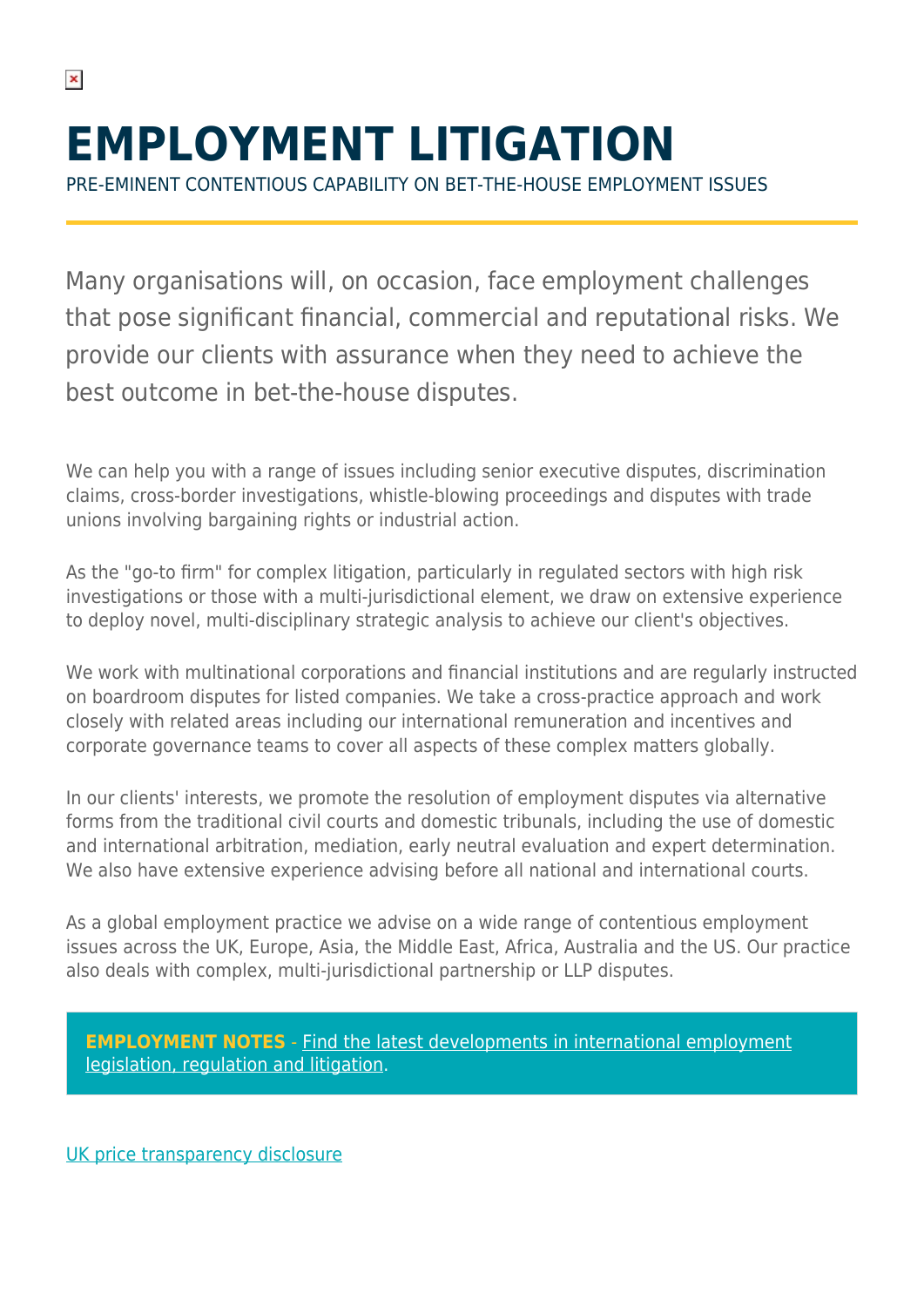## **RECENT EXPERIENCE**

#### **UBS**

Advising in the high profile proceedings in the London High Court against start-up advisory boutique Vestra Wealth which extended the scope of springboard injunctions against multiple defendants

#### **A LEADING INTERNATIONAL LOW-COST AIRLINE COMPANY**

Advising on the contentious termination of its agreement with a high profile call centre provider (operating in three jurisdictions including non-EU, the EU and the UK) and other strategic employment issues

#### **COMMSEC AND INDIVIDUAL EXECUTIVES**

Advising on Federal Court proceedings commenced by a former employee alleging sex discrimination and sexual harassment, disability discrimination, breach of implied terms of mutual trust and confidence and breach of trade practices legislation. The final hearing of the substantive case absorbed 94 hearing days with all respondents completely successful. The CBA Group (including CommSec) was awarded A\$5.85 million in costs against the former employee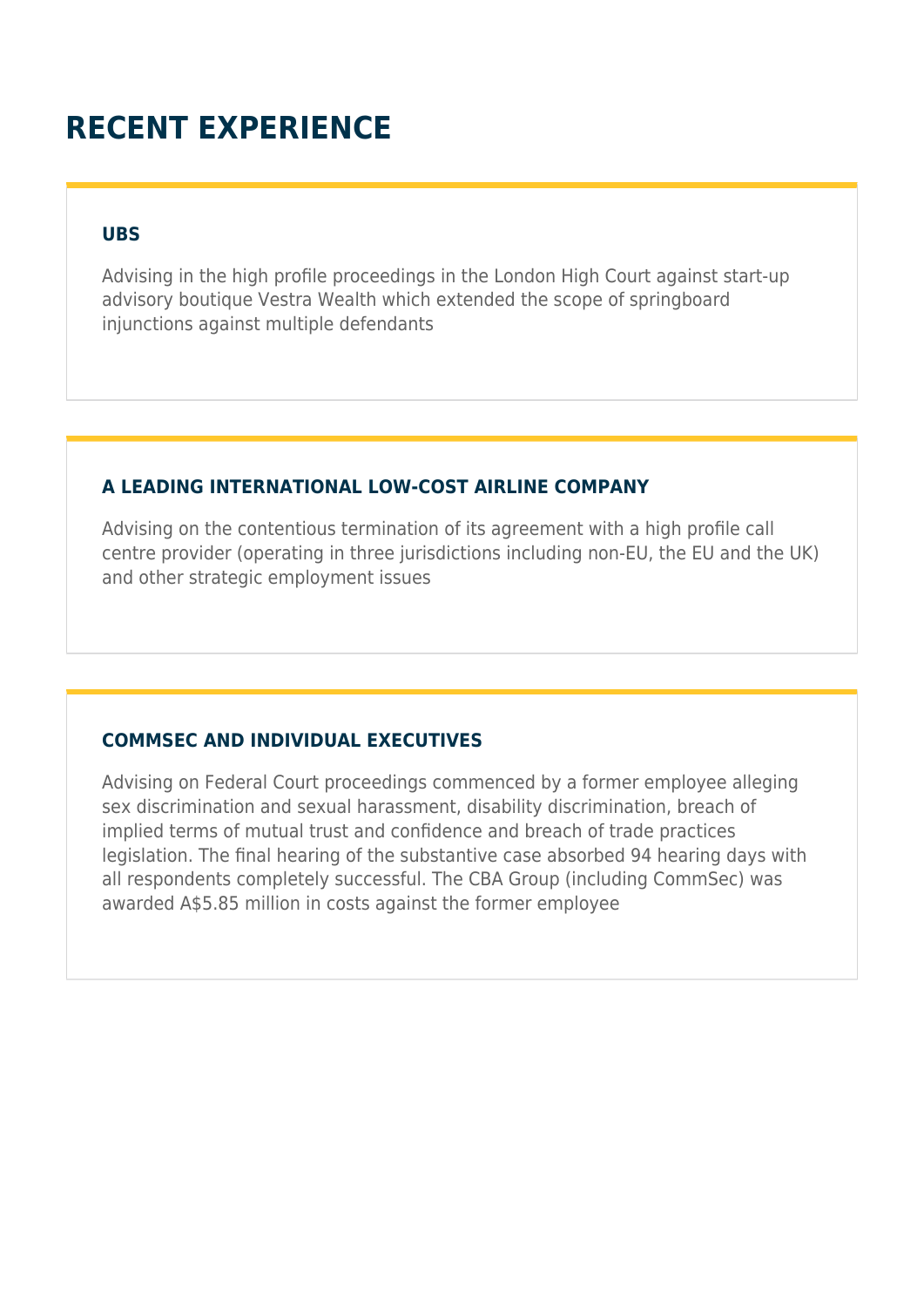#### **ERNST & YOUNG**

Advising as the administrators of Nortel Networks UK Limited and its European subsidiaries on the employment issues arising from the administration of more than 30 subsidiaries in EMEA, including insolvency and restructuring issues, a series of substantial cross-border M&A transactions and various employment litigation in the UK and internationally

#### **A GLOBAL MANAGEMENT CONSULTING FIRM**

Advising on a complex, cross-border employment dispute involving a team move (involving the UK, China, Hong Kong and the Netherlands) which arose after the client acquired a business in Greater China; and separately High Court litigation including an injunction in the UK in relation to a team move in Dubai and strategic considerations linked to associated proceedings in Dubai

#### **A MAJOR ENERGY CLIENT**

Advising on the contentious issues arising out of a restructuring including redundancies and changes to the terms and conditions of the employees of their confidential contractor, as well as threats of industrial action

### **OUR PEOPLE**